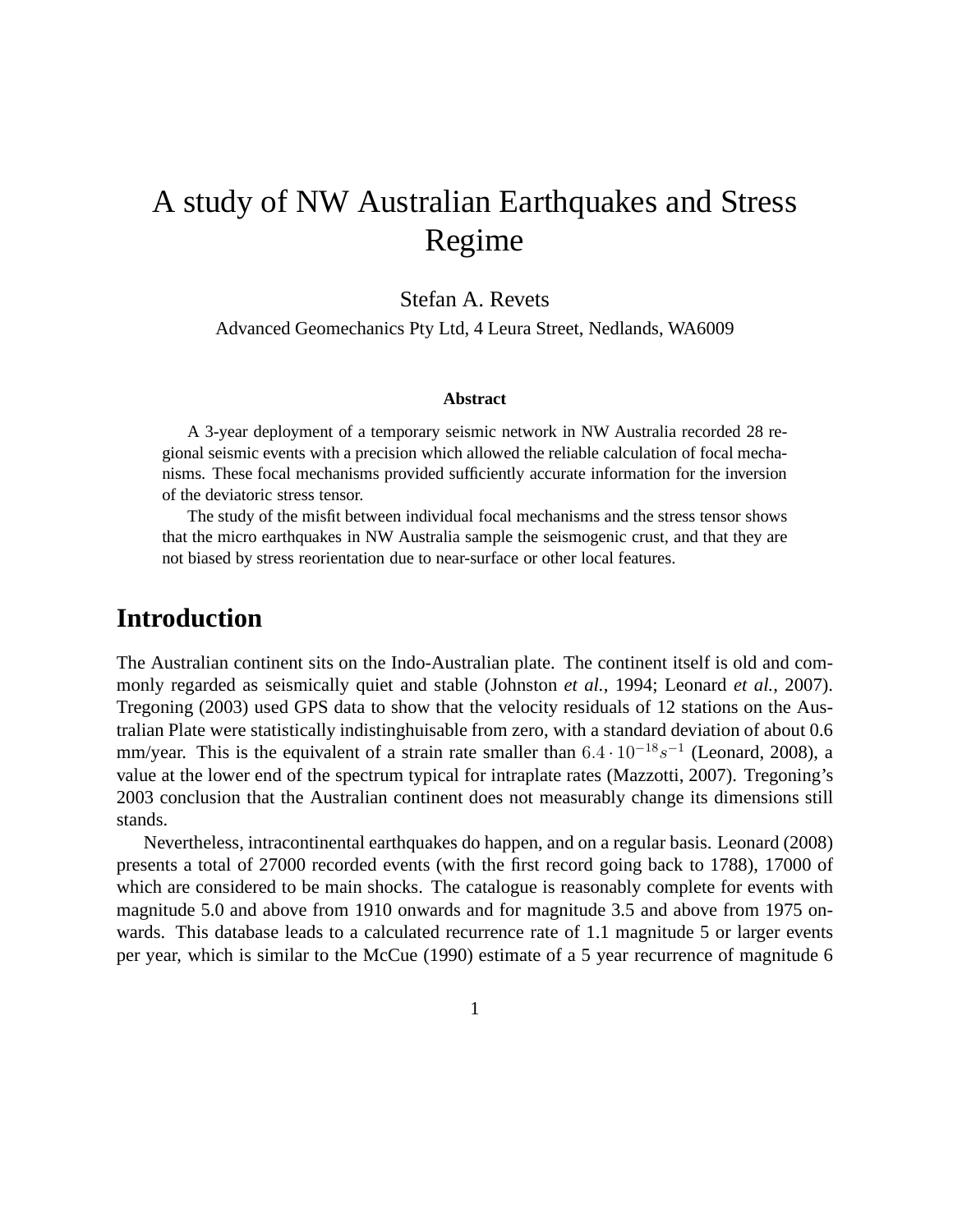events. On a regional scale, northwestern Australia has the highest rate for the continent, with a magnitude 5 or larger event every 1.2 years (Leonard *et al.*, 2007).

Western Australia makes up about one third of the Australian continent and is geologically remarkable for containing two Archean cratons: the Yilgarn and Pilbara cratons (Myers *et al.*, 1996) (see Figure 1). The Pilbara Craton in the north is separated by the Paleoproterozoic Capricorn Orogen from the Yilgarn Craton to the south. To the west these two cratons and the intervening Capricorn Orogen are separated from the Indian Ocean by the Neoproterozoic Pinjarra Orogen (Myers *et al.*, 1996)(Figure 1). The Pinjarra Orogen now forms part of a passive margin, a continental remnant of the rift which formed in the Mesozoic with the separation of India from Australia (Myers *et al.*, 1996; Fitzsimons, 2003).

These tectonic elements are separated by various fault systems, including the very large Darling Fault which separates the Pinjarra Orogen over almost its entire extent from the rest of the continent to its east (see Figure 1). The Darling Fault is traceable over more than 1500 km with a downthrow in some places of up to 10 km (Matur, 1974; Dentith & Featherstone, 2003). The fault has a long and complex history but is currently inactive and aseismic (Harris, 1994). The tectonic elements themselves also host large numbers of faults, some of which are substantial and extend for hundreds of kilometers (Myers & Hocking, 1998).

Studies of the stress field of the Australian continent use a variety of stress indicators. Hillis & Reynolds (2003) compiled a database in which focal mechanisms account for just over 7% of the data. Western Australia is described by 58 stress indicators. Only 6 of these are focal mechanisms: 2 from the Canning Basin and 4 from the Perth region.

Studies of focal mechanisms by Clark & Leonard (2003) and Spassov (1998) were limited to larger events which are necessarily few. For Western Australia, this limitation left 5 events around Meckering in the southwest and 5 events scattered over the Kimberley area in the northeast of the State (see Figure 1).

Here, I summarise the results of a study of micro earthquakes in NW Australia reported by Revets *et al.* (2009), in which I calculated focal mechanisms and inverted these solutions to calculate the deviatoric stress tensor.

#### **Data and Data Processing**

We deployed a temporary network of eight stations over a 3-year period with Guralp CMG-40T seismometers and Reftek 72A-07 recorders along the northwestern margin of Western Australia. The data from these stations was supplemented by data recorded by stations of the Australian National Seismological Network (AU) which is managed by Geoscience Australia, as well as from the Global Seismic Network (GSN) stations at Marble Bar and Narrogin (see Figure 1 for location details of the stations). We obtained digital waveforms of the events recorded by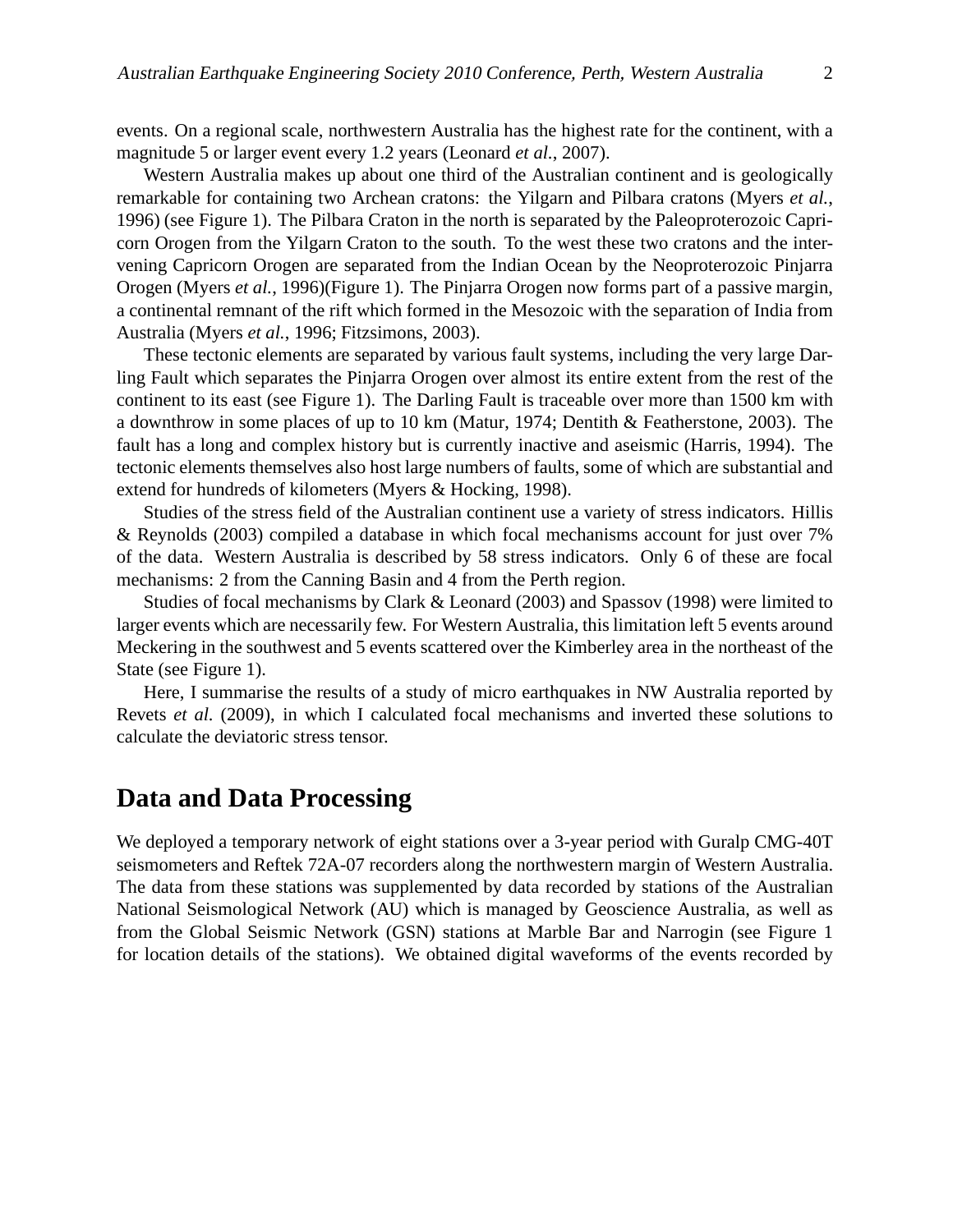

Figure 1: Tectonic elements of Western Australia (after Myers & Hocking, 1998) with location of the stations

the stations of the ANSN through the Data Management Center of the Incorporated Research Institutions for Seismology (IRIS, available on-line on www.iris.edu).

Over the deployment period, 28 events occurred in the area between 20° and 30°S and between  $112^{\circ}$  and  $120^{\circ}E(1)$ . Two events out of the 28 were too small to be analysed.

Data processing included the use of GSAC (Herrmann & Ammon, 2007), HYPOELLIPSE (Lahr, 1999) and the FPFIT program (Reasenberg & Oppenheimer, 1985), as well as some digital filters written especially to deal with issues of the correct reading of the polarity of the first arrival.

The deviatoric stress tensor can be inverted from focal mechanisms with the method proposed by Gephart & Forsyth (1984) and Gephart (1990a). Gephart (1990b) demonstrates how the method is based on minimizing the smallest angle between the observed fault geometry and any fault geometry consistent with the principal stress directions.

Technical details can be found in Revets *et al.* (2009); Revets (2009, 2010).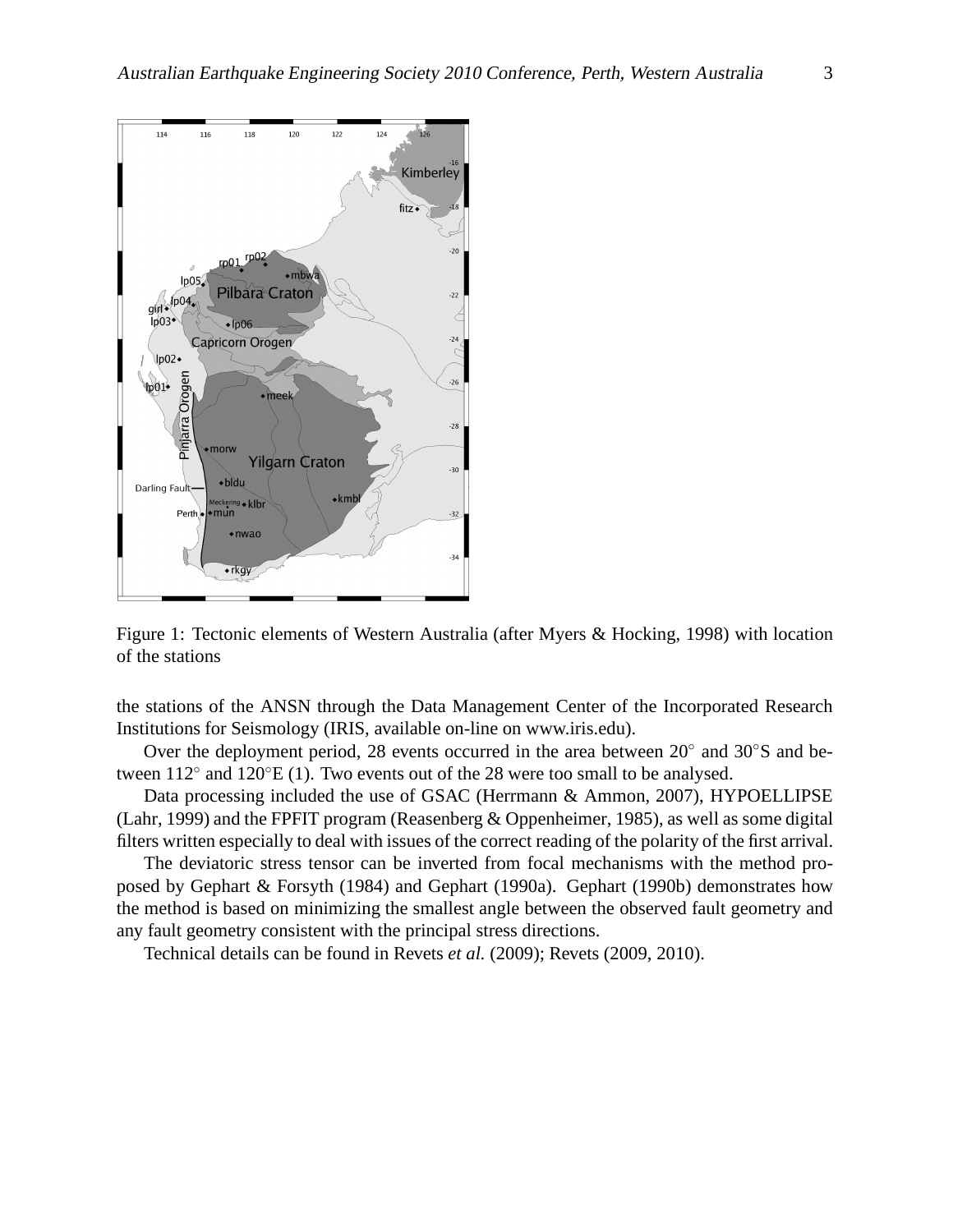#### **Focal Mechanisms**

The epicenters of the events lie in the vicinity of significant faults mapped by the Geological Survey of Western Australia (see Figure 2) (after Myers & Hocking, 1998). As the confidence limits of the calculated position of the epicenters are usually between 10 and 20 km and those of the depth at least as large (see Table 1), hypocenters may well coincide with known faults. The events studied here are small and occur at depth, and verification of location on the ground is impossible, a common occurrence for most Australian earthquakes (Clark & McCue, 2003). Because the events are small and because of the error margins on the hypocenter locations, the actual earthquake may have happened on adjacent zones of weakness, rather than on the larger known faults.

About two thirds of the focal mechanisms show a significant strike-slip component to displacement, with the other third predominantly either normal or reverse faults, and a single pure dip-slip (event 2) faulting event (Figure 2). The average uncertainty on the calculated strike is 5.8° (standard deviation 4.1°) while that of the calculated dip is 9.2° (standard deviation 8.4°).

#### **Stress Regime**

Inversion of the nodal plane orientations from all the focal mechanisms yields stress orientations from the deviatoric stress tensor which are broadly consistent with published results (Table 2). These studies, also based on focal mechanisms (Leonard *et al.*, 2002; Clark & Leonard, 2003; Spassov, 1998) were for Western Australia limited to the Perth area. The orientations we obtain are consistent with the proposed stress model of the entire continent (Hillis & Reynolds, 2003).

The first calculation using all focal mechanisms yielded an average minimum angular misfit of about 9.5°. This is somewhat high, and raises the question of possible heterogeneity of the data set. A Kolmogorov-Smirnov test of normality of all the misfit values yields a probability of 0.06. This probability increases to 0.49 when 6 outliers are removed. There is no correlation between magnitude of an event and the misfit to the modelled stress tensor ( $r = -0.12$ ). Identification of the outliers shows that most refer to events in the Capricorn Orogen.

A plot of the fault plane positions on the Mohr sphere shows that a significant number of the planes are unlikely to fail under the stress regime defined by the stress tensor obtained from all the focal mechanisms (Figure 3). The number of planes for which  $\tau_b$  is clearly different from zero as well as the number of planes with a negative  $\tau_s$  invites further scrutiny. Identifying these planes reinforces the earlier indication that the Capricorn Orogen events differ from the other events. We performed a series of inversions using subsets of the focal mechanisms solutions, choosing groups on the basis of the tectonic element in which or along which they happened. Table 3 lists the events included in the various groups.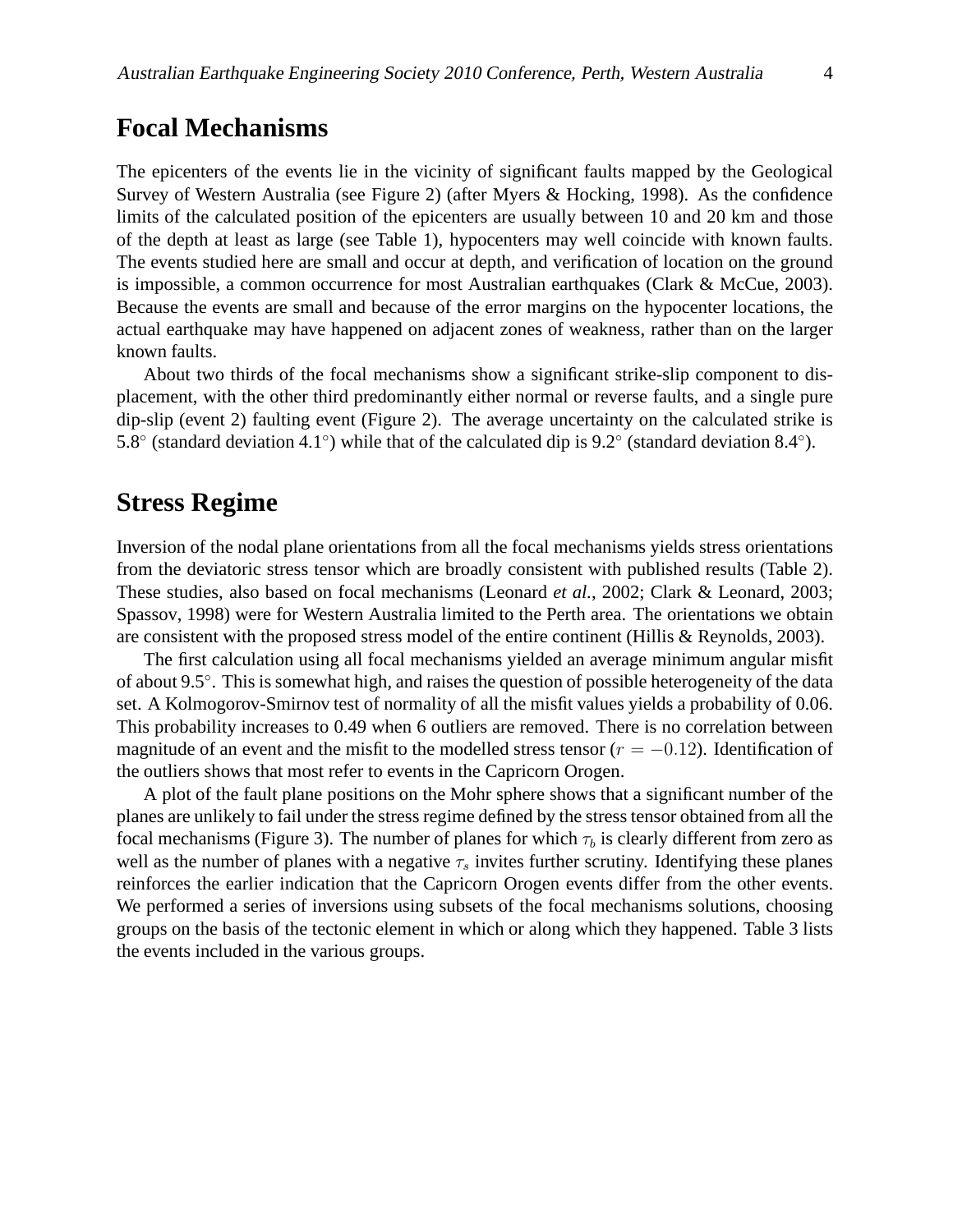

Figure 2: Geological map of Western Australia with mapped faults superimposed (after Myers & Hocking, 1998) and with the results of the focal mechanism calculations. The events are numbered in chronological order, with details in Table 1. The rectangles group clusters of events: (a) contains the Middalya group and (b) the Mount Clere group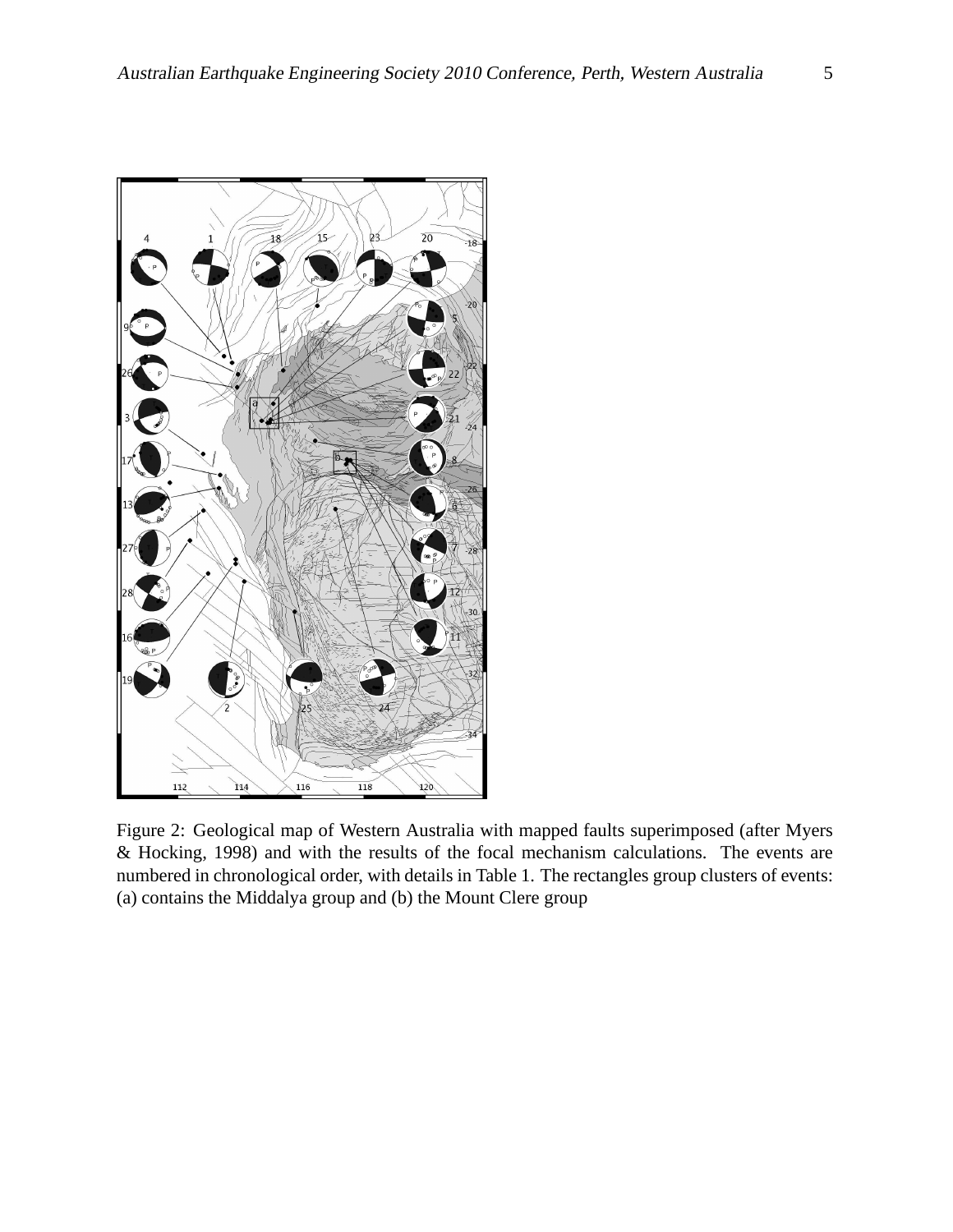

Figure 3: Mohr sphere projections, showing the poles of all the fault planes relative to the stress components defined by the stress tensor obtained from inverting all focal mechanisms

The orientation of the overall stress tensor is consistent with the measurements and modeling of the stress on the Australian continent (Hillis & Reynolds, 2003; Reynolds *et al.*, 2002, 2003). Adding the directions of the main stress component from our calculations (black arrows) to the stress map of Australia yields Figure 4, with the white arrows showing the orientation of the calculated main stress of the various stress provinces by Hillis & Reynolds (2003). The maximum horizontal stress component of the stress tensor for the Pinjarra Orogen (PO), Capricorn Orogen (CO), as well as those of the subgroups Cape Range (CR), Middalya (Mi) are indistinguishable from the Hillis and Reynolds results. The orientation of the maximum horizontal stress from the tensor of the Mount Clere group is slightly different and trending more ESE, while the orientation from the Abrolhos subgroup tensor is significantly different and trends in an almost SE direction. Nevertheless, both are broadly aligned with the overall stress tensor.

Burbidge (2004) proposed an alternative model, using the thin plate spherical finite element modelling technique, in contrast to the previous elastic models (Coblentz *et al.*, 1998; Reynolds *et al.*, 2002). His best fitting model predicts maximum horizontal principal stress directions along the southern half of the Western Australian coast more or less parallel with the coast. The model also predicts that thrust faulting will be the dominant mode of faulting for most of the western three quarters of the continent. The orientation of the stress tensors and the focal mechanisms calculated in this study do not fulfill these predictions.

### **Discussion**

Two thirds of the events used for stress tensor inversion occurred at depths at or below 10 km. The uncertainties on the depth estimates of the hypocenters are substantial (see Table 1). Our attempts at relocation of the events by incorporating the arrival times recorded by our temporary network to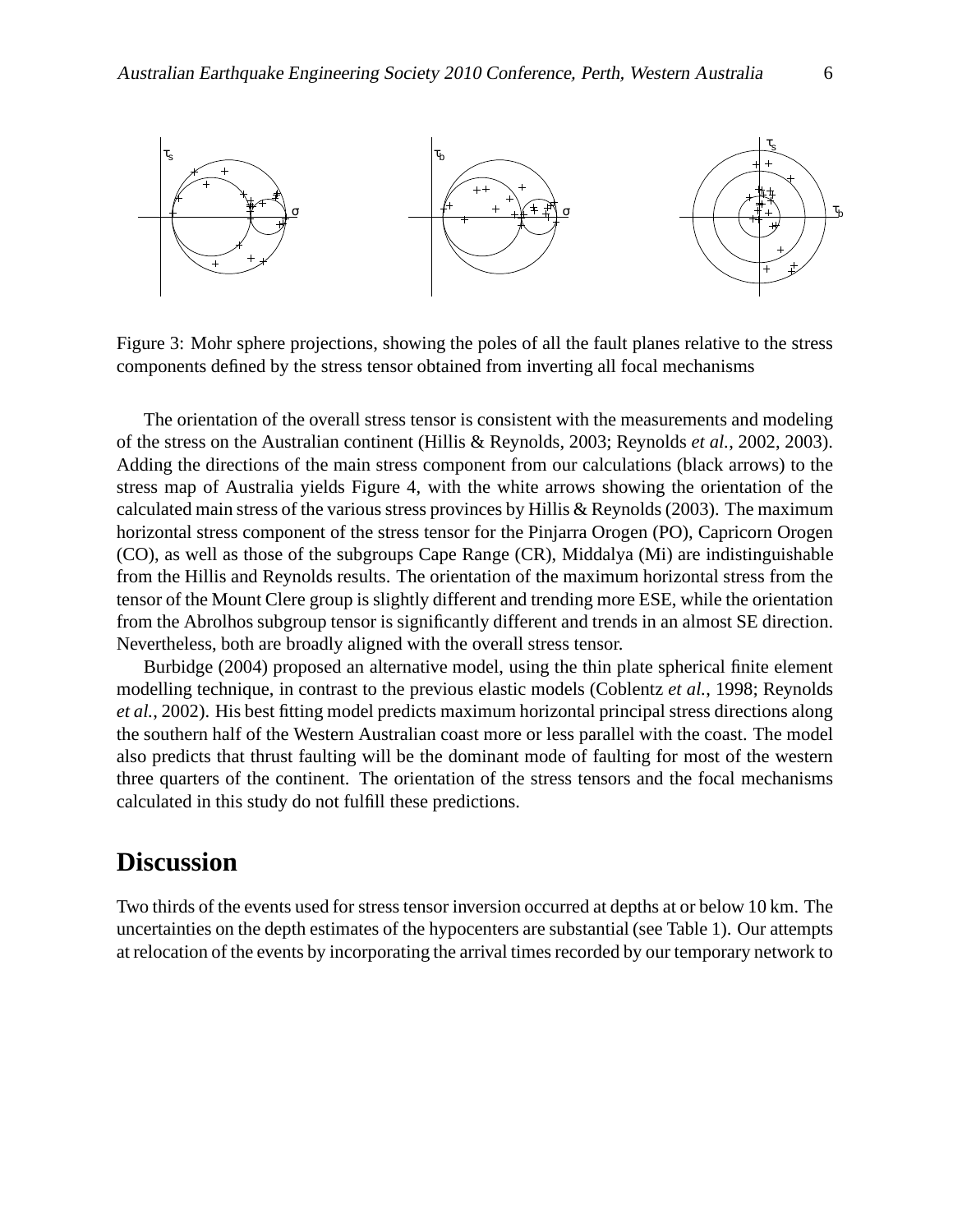

Figure 4: Summary map with  $\sigma_1$  stress directions from our stress tensor calculations (black arrows) and from Hillis & Reynolds (2003) (white arrows). The thick black arrows show the stress direction for the Pinjarra (PO) and Capricorn (CO) Orogens a whole, while the thinner black arrows show the stress directions for the subgroups of Abrolhos group (Ab), Cape Range group (CR), Middalya group (Mi) and Mount Clere group (MC) (see Table 3)

.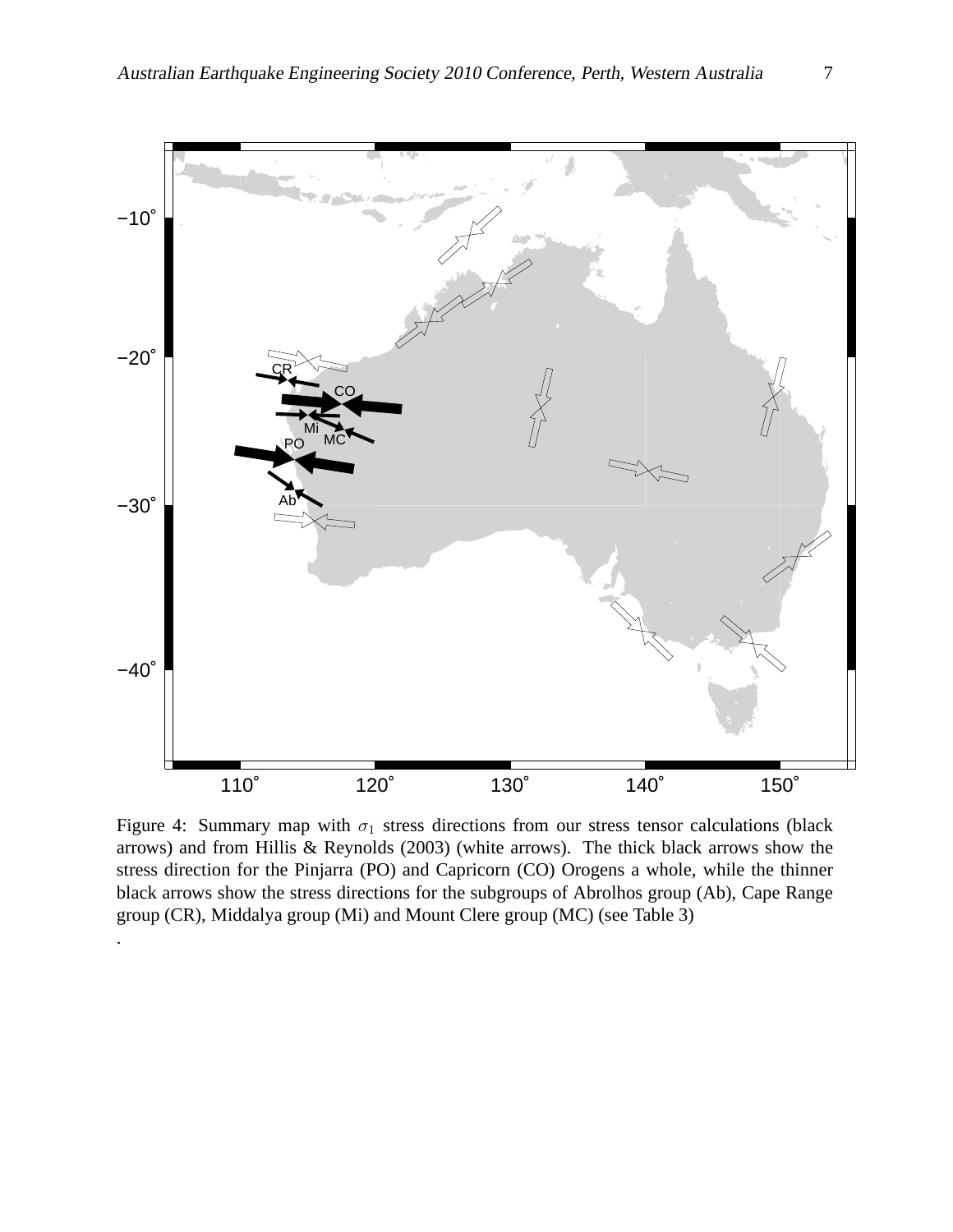the arrival times recorded by the permanent network yielded broadly similar hypocentral depths, which leads us to regard the calculated hypocentral depths as acceptable. These hypocentral depths indicate that the stress regime sampled is that of the seismogenic crust rather than the result of stress reorientation by near surface features. Our data set extends well below that accessible to quarrying activities or normal drilling operations. The consistency between stress directions derived largely from shallower sources of data (Hillis & Reynolds, 2003) and our data set supports the suitability of micro earthquakes as a useful source of information for the determination of the crustal stress field.

The absence of correlation between magnitude or depth of events with minimum angular misfit between fault plane and modelled stress tensor indicates that the micro earthquakes studied are sufficiently unbiassed with regard to local effects to be useful for stress inversion. These correlations are absent for all the groups of events, even when subgroups yielded somewhat different stress tensors.

Sandiford & Egholm (2008) highlight that the Darling Fault, a steep (70 $^{\circ}$ ) west dipping, north-trending structure, has no historical record of seismicity, despite being misoriented by only a few 10s of degrees for failure in reverse fault mode. As shown here,  $\sigma_1$  of the Abrolhos stress tensor has a plunge of 30°, making it virtually normal to the plane of the Darling Fault. This combination of orientations is sufficient to explain seismic quiescence of the Darling Fault as first suggested by Dentith & Featherstone (2003): the stress on the Darling Fault effectively locks it into place.

#### **Conclusions**

Micro earthquakes can be used, even with a modest recording network, to calculate focal mechanisms reliably when care is taken with the assessment of first arrival polarity. The deconvolution of the FIR induced acausality from the traces proves to be highly effective.

Focal mechanisms from micro earthquakes can be used to calculate (deviatoric) stress tensors and provide useful and consistent information of the orientation of the seismogenic crustal stress field. Such data has wide ranging applications in areas where in situ data is sparse or absent.

### **Acknowledgements**

I thank the Australian Research Council, The Australian National University, Woodside Petroleum and Geoscience Australia for supporting this research through ARC Linkage Grant LP0560955 to M. Keep (UWA) and B. L. N. Kennett (ANU), under which I was employed as a Research Fellow at the University of Western Australia. I gratefully acknowledge the Australian National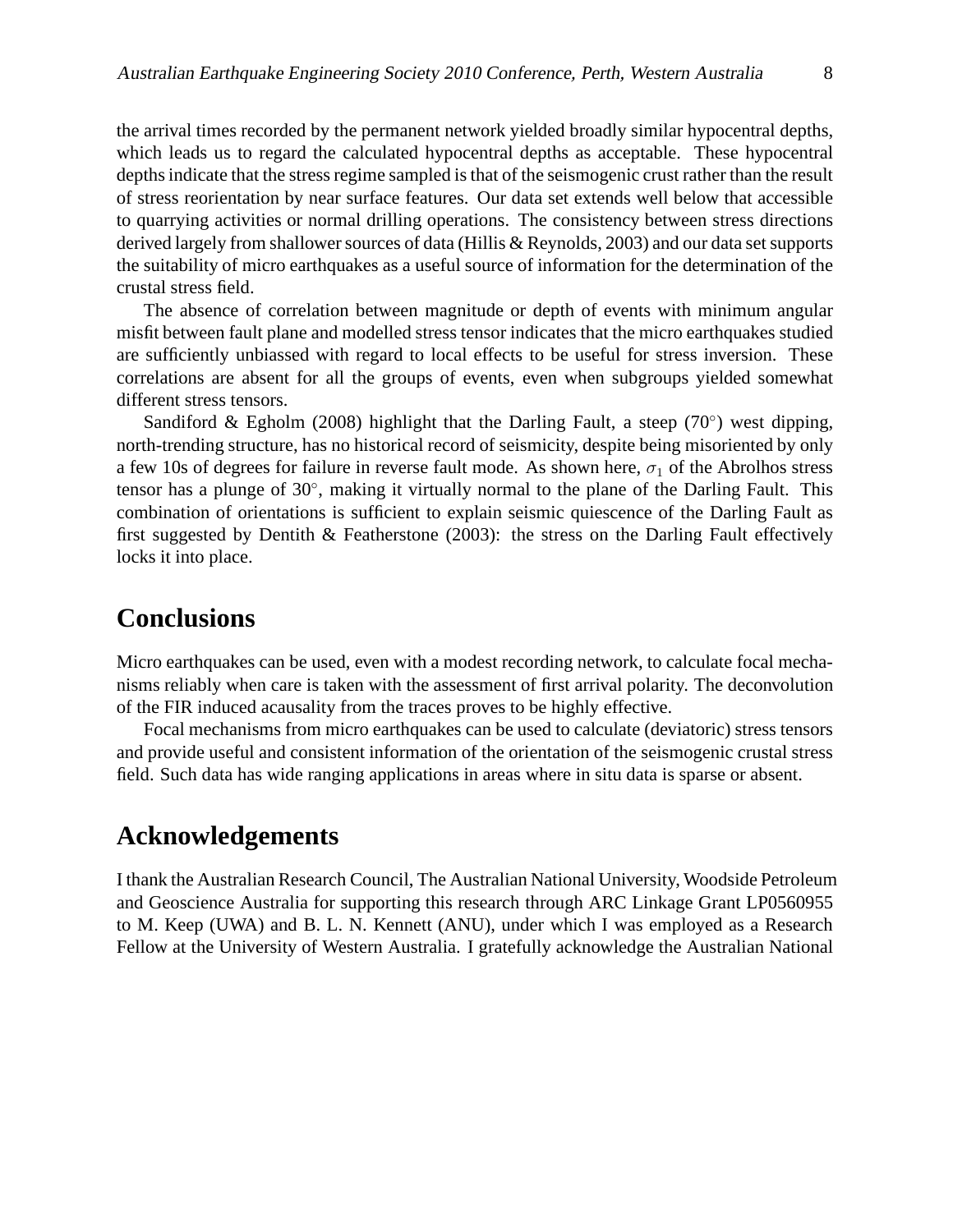Seismic Imaging Resource for making equipment available to this project, Geoscience Australia managing the AU network and Albuquerque Seismological Laboratory (USGS) managing the IU Global Seismograph network for access to data recorded by the permanent network and made available through the services provided by IRIS. I thank the pastoralists for generous access to their properties and for their hospitality, and John Williamson (UWA) for his able and generous assistance during our servicing trips.

## **References**

- BURBIDGE, D. R., 2004. Thin plate neotectonic models of the Australian plate. *J. Geophys. Res.*, B109(B10405): 1–15.
- CLARK, D. J. & LEONARD, M., 2003. Principal stress orientations from multiple focal-plane solutions: new insight into the Australia intraplate stress field. *In* HILLIS, R. R. & MÜLLER, R. D. (eds.), *Evolution and Dynamics of the Australian Plate*, *Special Paper*, volume 372. Geological Society of America, 91–105.
- CLARK, D. J. & MCCUE, K., 2003. Australian paleoseismology: towards a better basis for seismic hazard estimation. *Ann. Geophys.*, 46(5): 1087–1105.
- COBLENTZ, D. D., ZHOU, S., HILLIS, R., RICHARDSON, R. M. & SANDIFORD, M., 1998. Topography boundary forces and the Indo-Australian intraplate stress field. *J. Geophys. Res.*, B103: 919–938.
- DENTITH, M. C. & FEATHERSTONE, W. E., 2003. Controls on intra-plate seismicity in southwestern Australia. *Tectonophysics*, 376: 167–184.
- FITZSIMONS, I. C. W., 2003. Proterozoic basement provinces of southern and southwestern Australia, and their correlation with Antarctica. *In* YOSHIDA, M., WINDLEY, B. F. & DAS-GUPTA, S. (eds.), *Proterozoic East Gondwana: Supercontinent Assembly and Breakup*, number 206 in Geological Society Special Publication. The Geological Society, 93–130.
- GEPHART, J. W., 1990a. FMSI: a FORTRAN program for inverting fault/slickenslide and earthquake focal mechanism data to obtain the regional stress tensor. *Comp. Geosci.*, 16: 953–989.
- GEPHART, J. W., 1990b. Stress and the direction of slip on fault planes. *Tectonics*, 9(4): 845– 858.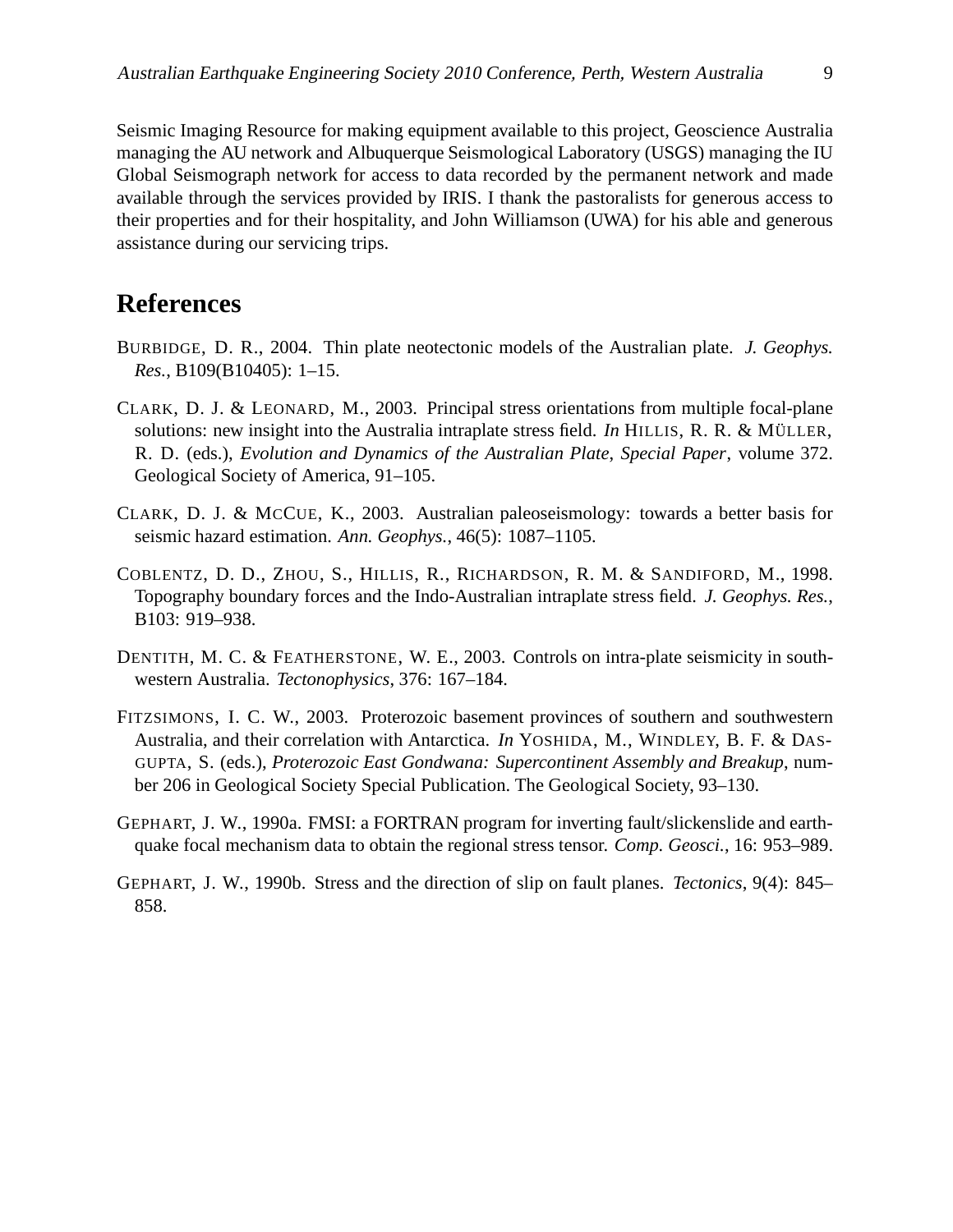- GEPHART, J. W. & FORSYTH, D. W., 1984. An improved method for determining the regional stress tensor using earthquake focal mechanism data: application to the San Fernando earthquake sequence. *J. Geophys. Res.*, 89(B11): 9305–9320.
- HARRIS, L. B., 1994. Structural and tectonic synthesis for the Perth Basin, Western Australia. *J. Petrol. Geol.*, 17: 129–156.
- HERRMANN, R. B. & AMMON, C. J., 2007. *Computer Programs in Seismology. Surface Waves, Receiver Functions and Crustal Structure*. Saint Louis University, Saint Louis, Mo. Version 3.30.
- HILLIS, R. R. & REYNOLDS, S. D., 2003. *In situ* stress field of Australia. *In* HILLIS, R. R. & MULLER ¨ , R. D. (eds.), *Evolution and Dynamics of the Australian Plate*, *Special Paper*, volume 372. Geological Society of America, 49–58.
- JOHNSTON, A. C., COPPERSMITH, K. J., KANTER, L. R. & CORNELL, C. A., 1994. The earthquakes of stable continental regions: Assessment of large earthquake potential. *Technical Report TR-102261*, Electric Power Research Institute.
- LAHR, J. C., 1999. Hypoellipse: A computer program for determining local earthquake hypocentral parameters, magnitude, and first-motion pattern. *Open-File Report 99–23*, U.S. Geological Survey.
- LEONARD, M., 2008. One hundred years of earthquake recording in Australia. *Bull. Seismol. Soc. Am.*, 98(3): 1458–1470.
- LEONARD, M., RIPPER, I. & LI, Y., 2002. Australian earthquake fault plane solutions. *Geoscience Australia Record*, 19.
- LEONARD, M., ROBINSON, D., ALLEN, T., SCHNEIDER, J., CLARK, D., DHU, T. & BUR-BIDGE, D., 2007. Toward a better model of earthquake hazard in Australia. *In* STEIN, S. & MAZZOTTI, S. (eds.), *Continental Intraplate Earthquakes: Science, Hazard, and Policy Issues*, *Special Paper*, volume 425. The Geological Society of America, 263–283.
- MATUR, S. P., 1974. Crustal structure in southwestern Australia from seismic and gravity data. *Tectonophysics*, 24: 151–182.
- MAZZOTTI, S., 2007. Geodynamic models for earthquake studies in intraplate North America. *In* STEIN, S. & MAZZOTTI, S. (eds.), *Continental Intraplate Earthquakes: Science, Hazard, and Policy Issues*, *Special Paper*, volume 425. The Geological Society of America, 17–33.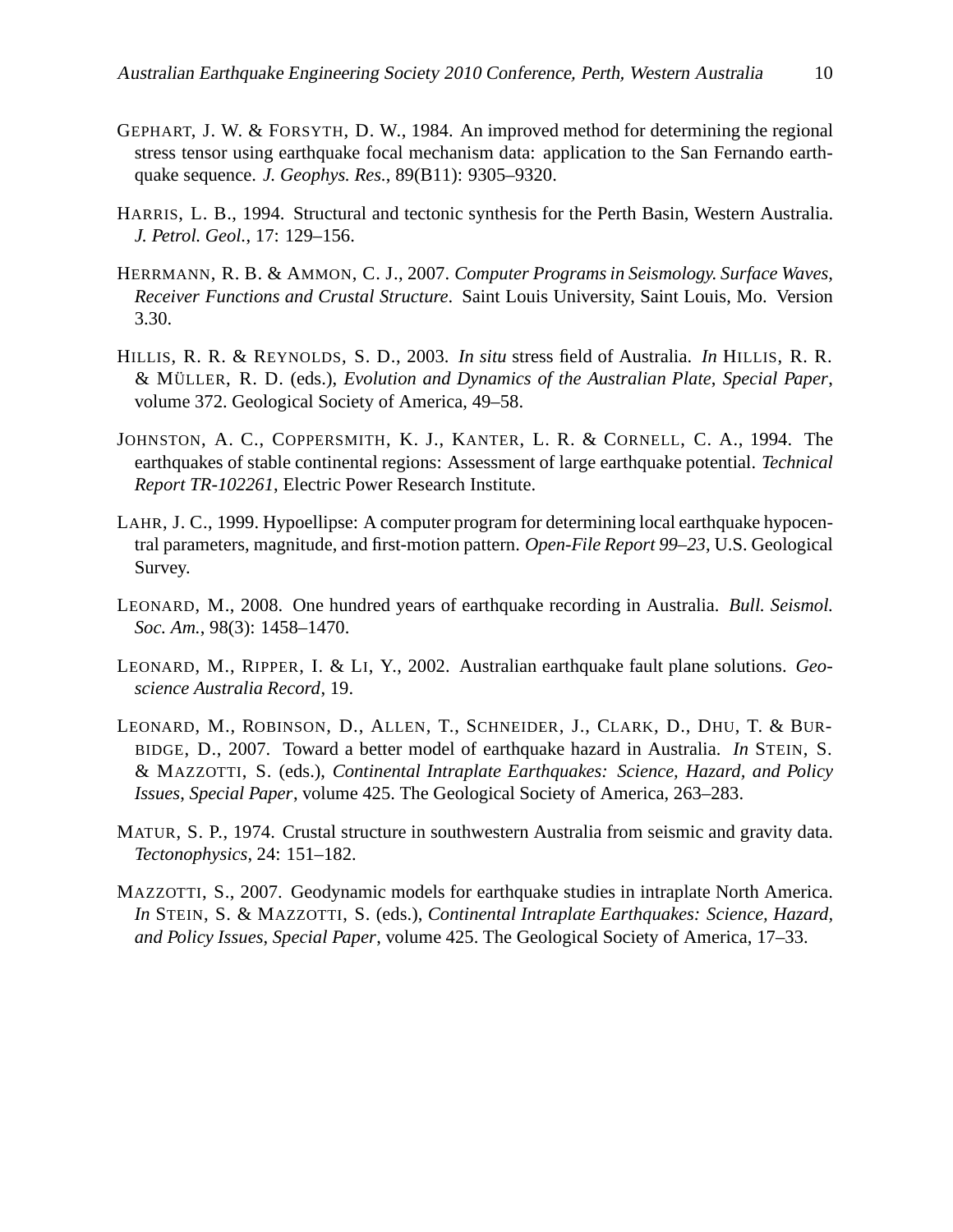- MCCUE, K., 1990. Australia's largest earthquakes and Recent fault scarps. *J. Struct. Geol.*, 12: 761–766.
- MYERS, J. S. & HOCKING, R. M., 1998. Geological map of Western Australia 1:2,500,000. Geological Survey of Western Australia.
- MYERS, J. S., SHAW, R. D. & TYLER, I. M., 1996. Tectonic evolution of Proterozoic Australia. *Tectonics*, 15(6): 1431–1446.
- REASENBERG, P. A. & OPPENHEIMER, D., 1985. FPFIT, FPPLOT and FPPAGE: Fortran computer programs for calculating and displaying earthquake fault-plane solutions. *Open-File Report 85–739*, U.S. Geological Survey.
- REVETS, S. A., 2009. One-norm misfit statistics. *Geophys. Res. Lett.*, 36(L20302).
- REVETS, S. A., 2010. Stress orientation confidence intervals from focal mechanism inversion. http:www.arXiv.org. ArXiv:1008.0471v1.
- REVETS, S. A., KEEP, M. & KENNETT, B. L. N., 2009. NW Australian intraplate seismicity and stress regime. *J. Geophys. Res.*, 114(B10305).
- REYNOLDS, S. D., COBLENTZ, D. D. & HILLIS, R. R., 2002. Tectonic forces controlling the regional intraplate stress field in continental Australia: Results from new finite element modeling. *J. Geophys. Res.*, 107(B7,2131): 1–15.
- REYNOLDS, S. D., COBLENTZ, D. D. & HILLIS, R. R., 2003. Influences of plate-boundary forces on the regional intraplate stress field of continental Australia. *In* HILLIS, R. R. & MÜLLER, R. D. (eds.), *Evolution and Dynamics of the Australian Plate*, *Special Paper*, volume 372. Geological Society of America, 59–70.
- SANDIFORD, M. & EGHOLM, D. L., 2008. Enhanced intraplate seismicity along continental margins: some causes and consequences. *Tectonophysics*, 364: 1–12.
- SPASSOV, E., 1998. The stress field in Australia from composite fault plane solutions of the strongest earthquakes in the continent. *J. Seismol.*, 2: 173–178.
- TREGONING, P., 2003. Is the Australian plate deforming? A space geodetic prespective. *In* HILLIS, R. R. & MÜLLER, R. D. (eds.), *Evolution and Dynamics of the Australian Plate*, *Special Paper*, volume 372. Geological Society of America, 41–48.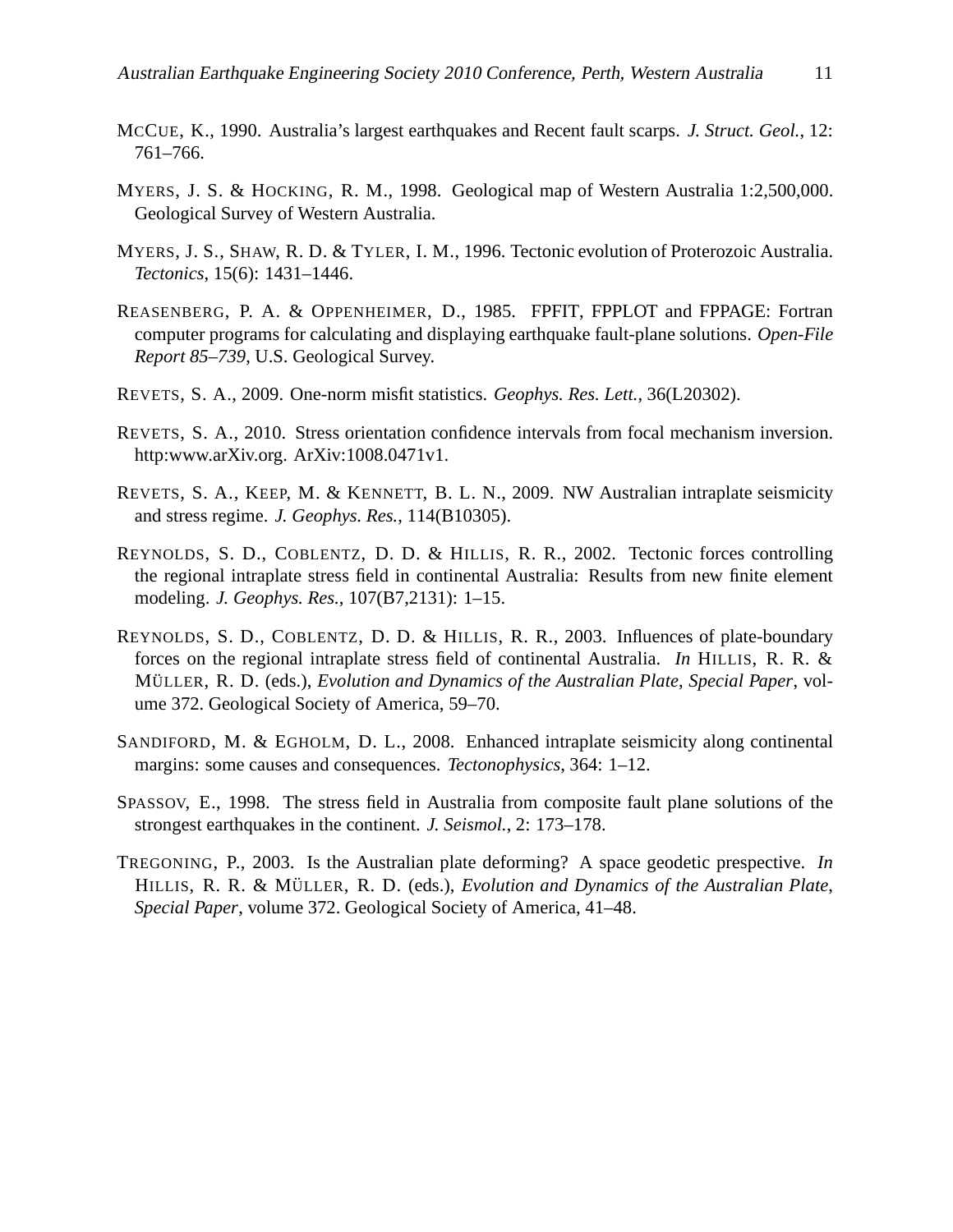| Event          | Date       | Time     | Latitude  | Longitude | Depth | Magnitude |  |
|----------------|------------|----------|-----------|-----------|-------|-----------|--|
| $\mathbf{1}$   | 2005-12-14 | 11:02:26 | $-21.889$ | 113.701   | 21.6  | 2.6       |  |
| $\overline{2}$ | 2005-12-20 | 19:49:26 | $-29.400$ | 114.102   | 10.0  | 3.8       |  |
| 3              | 2005-12-27 | 09:32:05 | $-24.860$ | 112.757   | 0.0   | 3.5       |  |
| $\overline{4}$ | 2006-01-29 | 09:40:16 | $-21.676$ | 113.446   | 22.4  | 3.4       |  |
| 5              | 2006-02-05 | 20:06:29 | $-23.737$ | 114.959   | 15.0  | 2.6       |  |
| 6              | 2006-06-06 | 15:34:09 | $-25.032$ | 117.440   | 5.5   | 4.5       |  |
| 7              | 2006-06-12 | 22:43:40 | $-25.061$ | 117.556   | 1.5   | 3.9       |  |
| 8              | 2006-09-02 | 15:47:39 | $-24.433$ | 116.413   | 5.0   | 3.5       |  |
| 9              | 2006-10-06 | 12:06:04 | $-22.269$ | 113.904   | 26.1  | 3.0       |  |
| 10             | 2006-11-22 | 14:59:43 | $-25.788$ | 111.680   | 138.7 | 2.5       |  |
| 11             | 2006-12-07 | 10:58:18 | $-25.188$ | 117.411   | 14.1  | 3.3       |  |
| 12             | 2006-12-10 | 16:34:10 | $-25.085$ | 117.473   | 10.0  | 2.7       |  |
| 13             | 2007-02-15 | 15:38:36 | $-25.967$ | 113.276   | 18.5  | 5.3       |  |
| 14             | 2007-05-30 | 14:31:07 | $-28.283$ | 113.822   | 0.0   | 2.0       |  |
| 15             | 2007-06-19 | 05:25:18 | $-20.042$ | 116.482   | 13.6  | 2.8       |  |
| 16             | 2007-06-28 | 16:02:25 | $-28.741$ | 112.923   | 15.0  | 3.2       |  |
| 17             | 2007-07-17 | 10:31:25 | $-25.535$ | 113.319   | 0.0   | 2.6       |  |
| 18             | 2007-08-26 | 00:34:34 | $-22.145$ | 115.369   | 5.7   | 3.2       |  |
| 19             | 2007-09-15 | 04:01:10 | $-28.430$ | 113.824   | 16.6  | 2.2       |  |
| 20             | 2007-10-25 | 01:28:14 | $-23.774$ | 114.667   | 18.7  | 3.5       |  |
| 21             | 2007-11-04 | 12:19:52 | $-23.842$ | 114.861   | 15.0  | 4.0       |  |
| 22             | 2007-11-07 | 19:10:45 | $-23.833$ | 114.933   | 0.0   | 4.4       |  |
| 23             | 2007-11-27 | 02:48:16 | $-23.219$ | 115.047   | 10.0  | 3.7       |  |
| 24             | 2008-01-13 | 16:16:58 | $-26.650$ | 117.069   | 2.5   | 2.9       |  |
| 25             | 2008-01-15 | 12:51:52 | $-29.990$ | 115.739   | 10.0  | 2.3       |  |
| 26             | 2008-01-28 | 15:37:13 | $-22.683$ | 113.872   | 7.2   | 3.1       |  |
| 27             | 2008-02-18 | 19:18:55 | $-26.693$ | 112.770   | 10.0  | 2.8       |  |
| 28             | 2008-03-31 | 08:27:48 | $-27.666$ | 112.332   | 17.7  | 4.4       |  |

Table 1: Recorded regional earthquakes